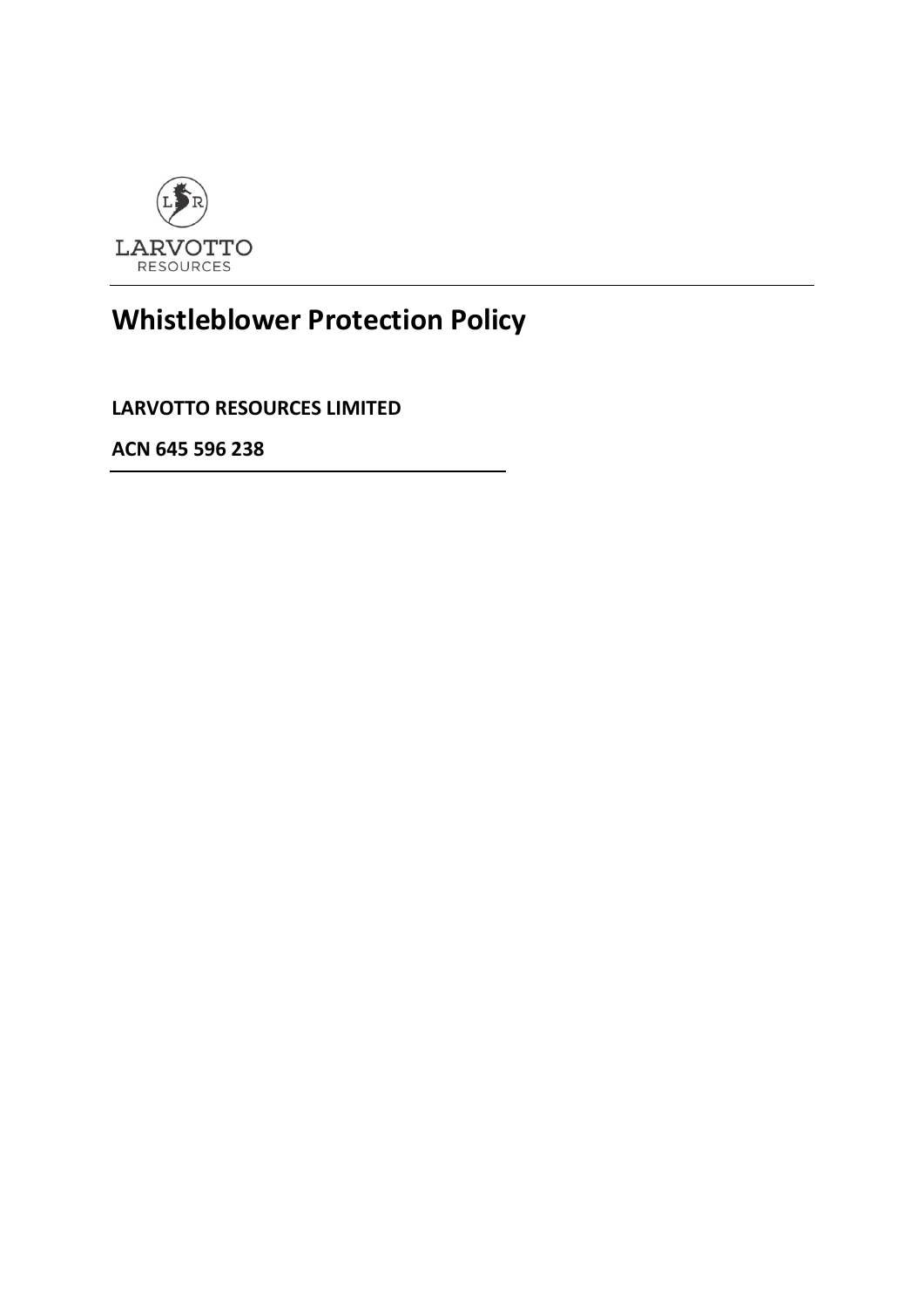# **1. Background and Purpose**

Larvotto Resources Limited (ACN 645 596 238) (Company) is committed to conducting all of its business activities fairly, honestly with integrity, and in compliance with all applicable laws, rules and regulations. Its board of directors (Board), management and employees are dedicated to high ethical standards and recognise and support the Company's commitment to compliance with these standards.

The Company has adopted this Whistleblower Policy to:

- (a) encourage and support people to feel confident to speak up safely and securely if they become aware of wrong-doing or illegal or improper conduct within the Company;
- (b) provide information and guidance on how to report such conduct, how reports will be handled and investigated in a timely manner and the support and protections available if a report is made;
- (c) set out the responsibilities of the Company and its management in upholding the Company's commitment to reporting any illegal, unethical or improper conduct; and
- (d) promote ethical behaviour and a culture of speaking up to deter wrong-doing.

This Whistleblower Policy is in compliance with the ASX Corporate Governance Principles and Recommendations  $-4$ <sup>th</sup> Edition as well as industry standards and the Company's legal and regulatory obligations.

This Whistleblower Policy applies globally. To the extent that laws and regulations in any country are more rigorous or restrictive than this Whistleblower Policy, those laws and regulations should be followed by any subsidiary operating in that country. Where a country has specific whistleblower laws which are less rigorous than this Whistleblower Policy, this Whistleblower Policy prevails. The Company may, from time to time, provide country-specific directions for subsidiaries operating in countries outside of Australia.

In this Whistleblower Policy, references to the Company includes references to the Company and any of its subsidiaries.

# **2. Definitions**

In this Whistleblower Policy the following words or phrases mean the following:

**AFP** means the Australian Federal Police.

**APRA** means the Australian Prudential Regulation Authority.

**ASIC** means the Australian Securities and Investments Commission.

**Commissioner** means the Commissioner of Taxation.

**Corporations Act** means the *Corporations Act 2001* (Cth).

**Discloser** means a person disclosing a Reportable Matter under this Whistleblower Policy and includes an individual who is, or has been, one of the following in relation to the entity: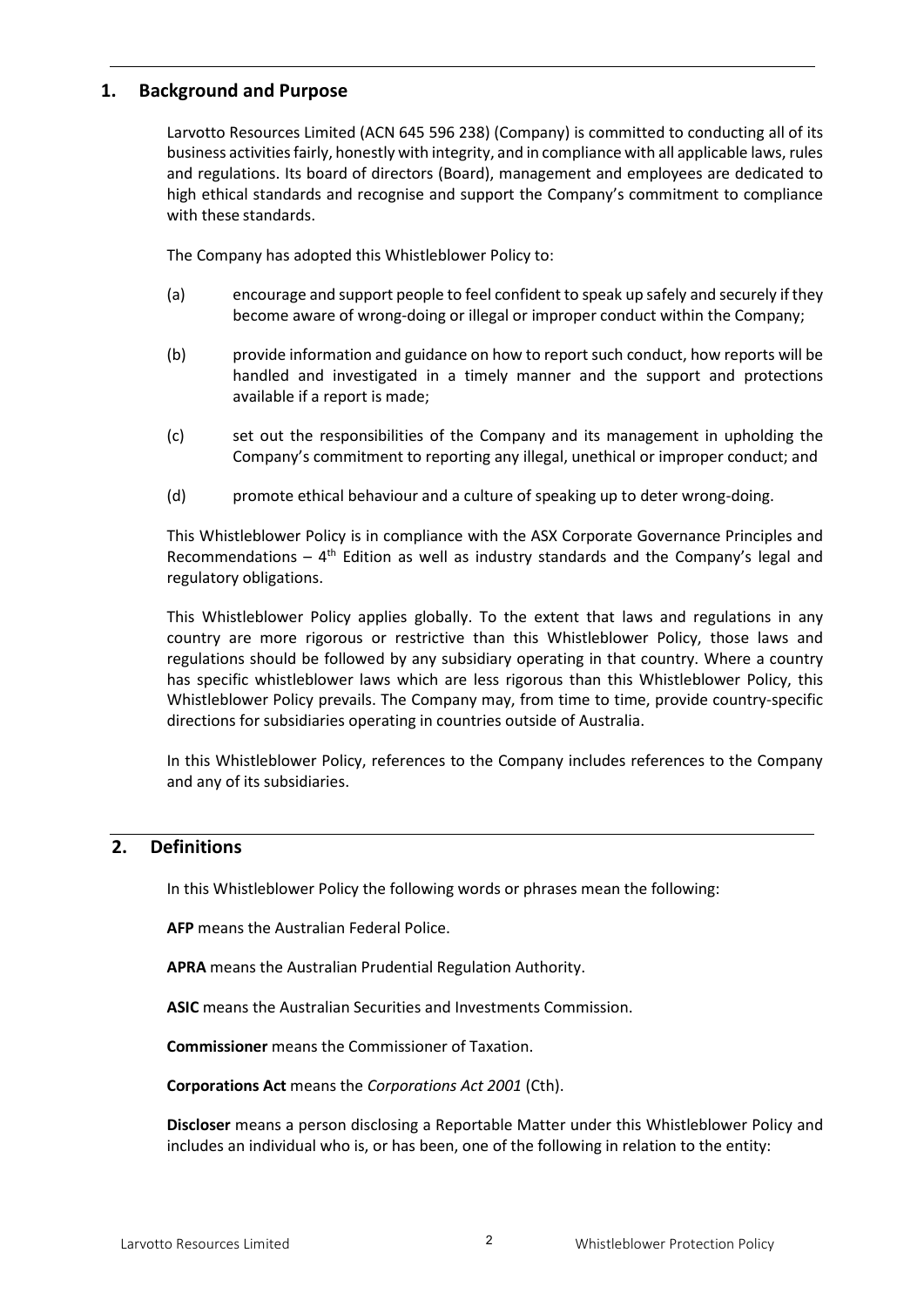- an officer or employee of the Company (and includes current and former employees who are permanent, part-time, fixed term or temporary, interns, secondees, managers and directors);
- a supplier of services or goods to the entity (whether paid or unpaid), including their employees (and includes current and former contractors, consultants, service providers and business partners);

an associate of the Company,

or a relative or dependant of one of the above (or of their spouse).

**Personnel** means all persons (whether authorised or unauthorised) acting on behalf of the Company at all levels, including officers, directors, temporary staff, contractors, consultants and employees of the Company, as the context requires.

**Recipient** has the meaning set out in clause [6.2\(a\).](#page-5-0)

**Reportable Matter** has the meaning set out in clause [6.1.](#page-3-0)

**Taxation Act** means the *Taxation Administration Act 1953* (Cth).

# **3. Who the whistleblower policy applies to**

- (a) The Company requires all Personnel to comply with this Whistleblower Policy and any applicable whistleblower laws and regulations, including the provisions under the Corporations Act and Taxation Act.
- (b) The Whistleblower Policy applies to all Disclosers of Reportable Matters. However, additional disclosures may be protected under other legislation.

#### **4. Responsibility for compliance and training**

- (a) The Company's Board is responsible for the overall administration of this Whistleblower Policy. The Board will monitor the implementation of this Whistleblower Policy and will review on an ongoing basis its suitability and effectiveness. Internal control systems and procedures will be audited regularly to ensure that they are effective in minimising the risk of non-compliance with this Whistleblower Policy.
- (b) The Board may appoint a Whistleblower Protection Officer who will be responsible for:
	- (i) protecting Disclosers and applying this Whistleblower Policy and any divisional/business unit whistleblower policy;
	- (ii) monitoring the effectiveness of relevant policies and reporting to the Board accordingly; and
	- (iii) ensuring compliance with whistleblower training and programs.
- (c) The Board may appoint a Whistleblower Investigating Officer who will be responsible for: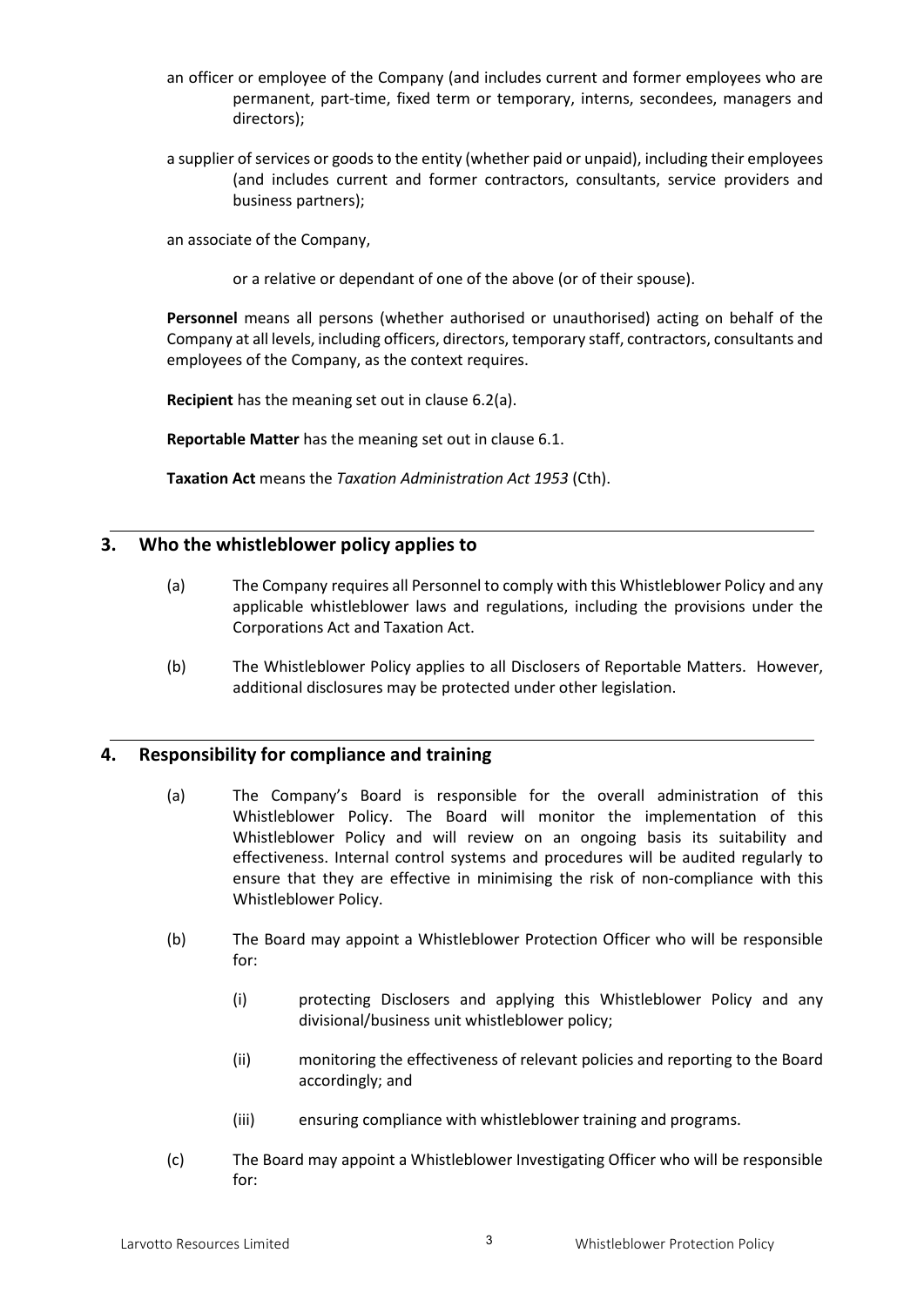- (iv) investigating reports made under this Whistleblower Policy and any divisional/business unit whistleblower policy; and
- (v) reporting to the Board.
- (d) In addition to the Board, each of the Company's subsidiaries outside Australia may have designated executives responsible for monitoring and applying this Whistleblower Policy.
- (e) A copy of this Whistleblower Policy will be made available on the Company's website and intranet and in such other ways as will ensure the Whistleblower Policy is available to those wishing to use it.
- (f) All Personnel are required to understand and comply with this Whistleblower Policy and to follow the reporting requirements set out in this Whistleblower Policy. To this end, regular and appropriate training on how to comply with this Whistleblower Policy will be provided to all Personnel (including recipients and potential investigators and those with specific responsibility under this Whistleblower Policy) to ensure everyone is aware of their rights and obligations under this Whistleblower Policy and under applicable whistleblower laws. However, it is the responsibility of all Personnel to ensure that they read, understand and comply with thisWhistleblower Policy.

# **5. Consequences of breaching this Whistleblower Policy**

- (a) A breach of this Whistleblower Policy may expose Personnel and the Company to damage, including but not limited to criminal and/or civil penalties, substantial fines, loss of business and reputational damage.
- (b) A breach of this Whistleblower Policy by Personnel will be regarded as a serious misconduct, leading to disciplinary action which may include termination of employment.

#### **6. Whistleblower Policy**

#### <span id="page-3-0"></span>**6.1 Reportable Matters**

Personnel are encouraged to speak up and report Reportable Matters under this Whistleblower Policy to a Recipient listed in clause [6.2\(a\).](#page-5-0)

| <b>What are Reportable Matters?</b>                                                                                     |                                                                                                                                                                                |
|-------------------------------------------------------------------------------------------------------------------------|--------------------------------------------------------------------------------------------------------------------------------------------------------------------------------|
| <b>Reportable Matters</b> involve any                                                                                   | Reportable Matters may or may not                                                                                                                                              |
| actual or suspected misconduct or                                                                                       | include a breach of law or information                                                                                                                                         |
| an improper state of affairs in relation                                                                                | that indicates a danger to the public or                                                                                                                                       |
| to the Company or a related body                                                                                        | to the financial system.                                                                                                                                                       |
| corporate or an officer or employee                                                                                     | <b>Examples</b> of Reportable Matters                                                                                                                                          |
| of the Company.                                                                                                         | include, but are not limited to, conduct                                                                                                                                       |
| You must have reasonable grounds                                                                                        | which:                                                                                                                                                                         |
| for reporting such conduct but you<br>should speak up even if you are<br>unsure if something is a Reportable<br>Matter. | is dishonest, fraudulent, corrupt<br>(a)<br>or involves bribery or any other<br>in breach<br>the<br>activity<br>of<br>Company's Anti-Bribery<br>and<br>Anti-Corruption Policy; |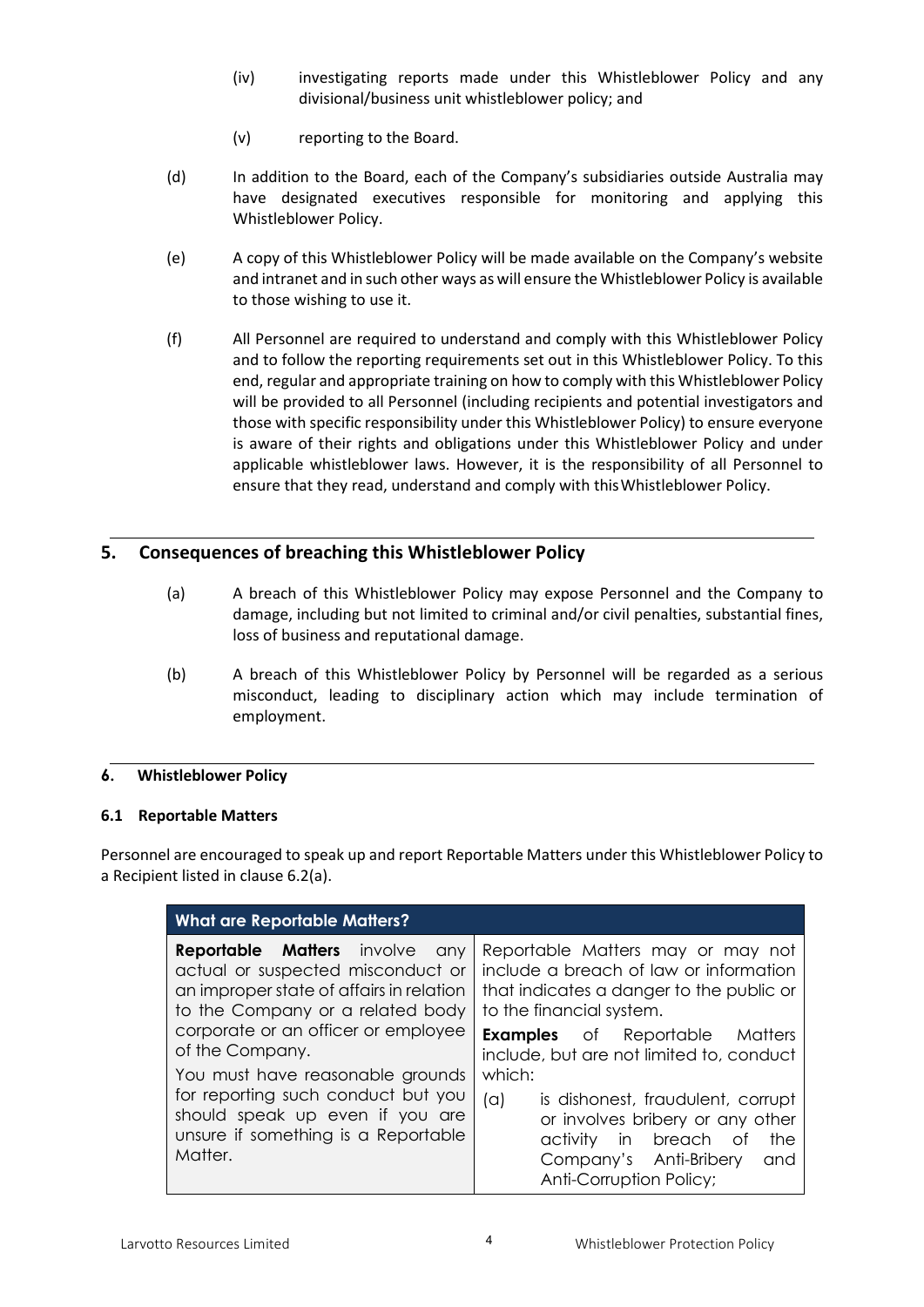|                                                                                                                                                                                                                                                                                                                                                                                                                                                                                                                                                                                                                                                                                                                                                                                             | (b)<br>(C)<br>(d)      | is illegal (such as theft, dealing in<br>or use of illicit drugs, violence or<br>threatened<br>violence<br>and<br>criminal damage to property) or<br>involves criminal conduct<br><b>or</b><br>breaches<br>of law<br>other<br><b>or</b><br>regulatory requirements;<br>is unethical or breaches any of<br>Company's<br>the<br>policies,<br>charters or Code of Conduct;<br>potentially<br>harmful<br>İS.<br><b>or</b><br>damaging to the Company, an<br>employee or person, such as<br>unsafe<br>work<br>practices,<br>environmental<br>damage<br><b>or</b><br>substantial wasting of Company |
|---------------------------------------------------------------------------------------------------------------------------------------------------------------------------------------------------------------------------------------------------------------------------------------------------------------------------------------------------------------------------------------------------------------------------------------------------------------------------------------------------------------------------------------------------------------------------------------------------------------------------------------------------------------------------------------------------------------------------------------------------------------------------------------------|------------------------|-----------------------------------------------------------------------------------------------------------------------------------------------------------------------------------------------------------------------------------------------------------------------------------------------------------------------------------------------------------------------------------------------------------------------------------------------------------------------------------------------------------------------------------------------------------------------------------------------|
|                                                                                                                                                                                                                                                                                                                                                                                                                                                                                                                                                                                                                                                                                                                                                                                             | (e)                    | resources;<br>may cause financial loss<br>or<br>damage in any way to<br>the<br>Company's reputation or<br>be<br>otherwise detrimental<br>the<br>to<br>Company's interest;                                                                                                                                                                                                                                                                                                                                                                                                                     |
|                                                                                                                                                                                                                                                                                                                                                                                                                                                                                                                                                                                                                                                                                                                                                                                             | (f)                    | involves actual or threatened<br>discrimination,<br>harassment,<br>victimisation or bullying, or any<br>other type of detrimental action<br>(other than disclosures<br>that<br>solely relate to personal work-<br>related grievances as defined in<br>the Corporations Act); or                                                                                                                                                                                                                                                                                                               |
|                                                                                                                                                                                                                                                                                                                                                                                                                                                                                                                                                                                                                                                                                                                                                                                             | (g)                    | amounts<br>to<br>abuse<br>an<br>Оf<br>authority.                                                                                                                                                                                                                                                                                                                                                                                                                                                                                                                                              |
| Reportable Matters do <b>not</b> generally<br>work-related<br>include<br>personal<br>grievances.<br>Personal work-related grievances are<br>those that relate to current or former<br>employment and have, or tend to<br>have, implications for the Discloser<br>personally but do not have any other<br>significant implications<br>for<br>the<br>Company (or any other entity) or do<br>not relate to conduct or alleged<br>conduct,<br>about<br>Reportable<br>$\alpha$<br>Matter.<br>Personnel can discuss personal work-<br>grievances<br>with<br>the<br>related<br>Managing Director.<br>Alternatively,<br>Personnel may wish to seek legal<br>advice<br>about their<br>rights<br>and<br>protections under employment law<br>and ways to resolve personal work-<br>related grievances. | <b>Examples</b><br>(a) | of<br>work-related<br>personal<br>grievances include:<br>conflict<br>interpersonal<br>an<br>the<br><b>Discloser</b><br>and<br>between                                                                                                                                                                                                                                                                                                                                                                                                                                                         |
|                                                                                                                                                                                                                                                                                                                                                                                                                                                                                                                                                                                                                                                                                                                                                                                             | (b)                    | another employee; and<br>a decision that does not involve<br>a breach of workplace laws;                                                                                                                                                                                                                                                                                                                                                                                                                                                                                                      |
|                                                                                                                                                                                                                                                                                                                                                                                                                                                                                                                                                                                                                                                                                                                                                                                             | (C)                    | decision concerning<br>the<br>a<br>engagement,<br>transfer<br><b>or</b><br>promotion of the Discloser;                                                                                                                                                                                                                                                                                                                                                                                                                                                                                        |
|                                                                                                                                                                                                                                                                                                                                                                                                                                                                                                                                                                                                                                                                                                                                                                                             | (d)                    | a decision concerning the terms<br>and conditions of engagement<br>of the Discloser; or                                                                                                                                                                                                                                                                                                                                                                                                                                                                                                       |
|                                                                                                                                                                                                                                                                                                                                                                                                                                                                                                                                                                                                                                                                                                                                                                                             | (e)                    | decision<br>to<br>suspend<br>a<br>or<br>terminate the engagement of<br>the Discloser, or otherwise<br>to<br>discipline the Discloser.                                                                                                                                                                                                                                                                                                                                                                                                                                                         |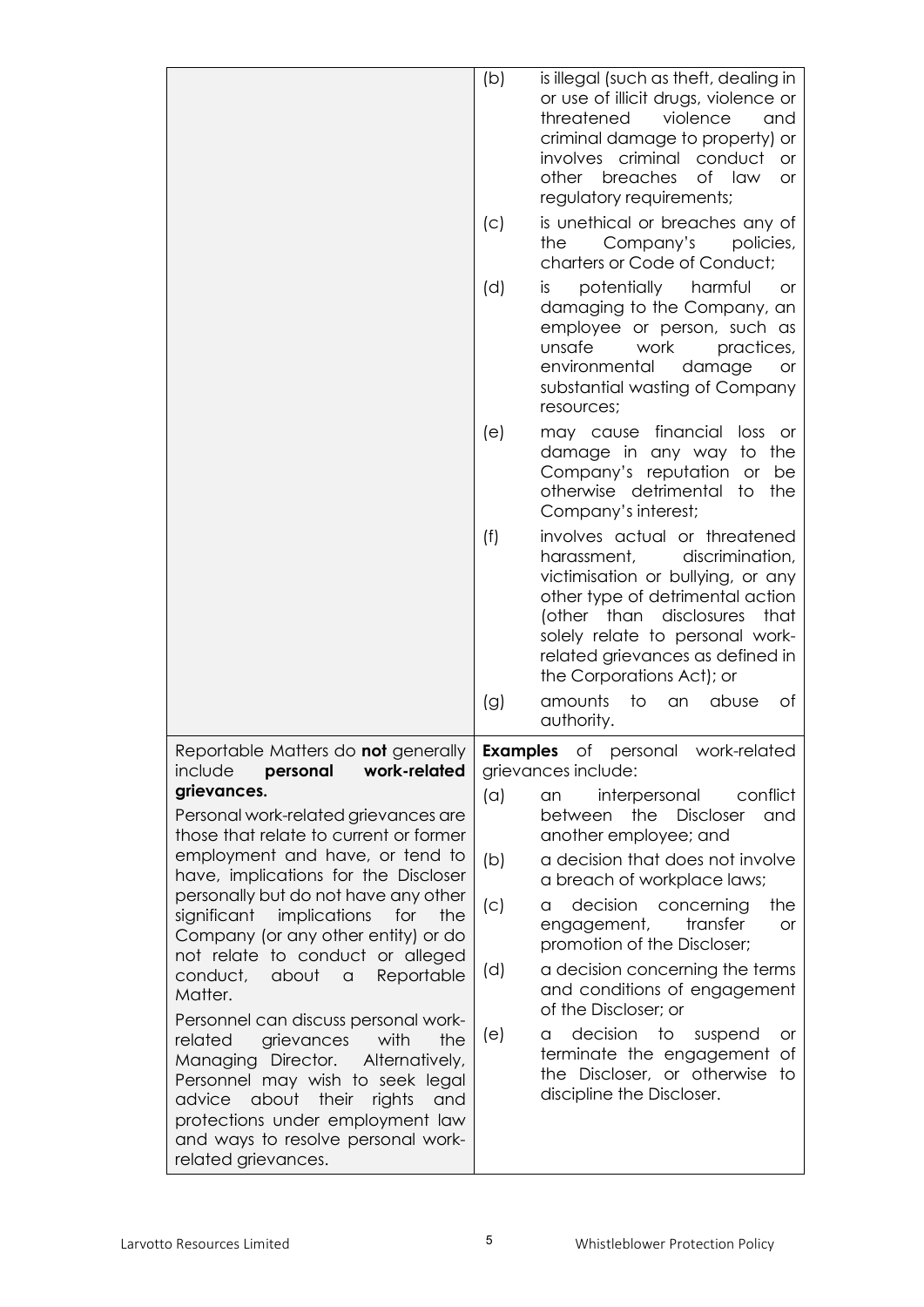#### <span id="page-5-1"></span><span id="page-5-0"></span>**6.2 Making a Report**

#### (a) **Who to report to?**

The Company encourages reports of Reportable Matters to be made to any of the following recipients (as appropriate in the circumstances) (**Recipients**):

- (i) to the relevant supervisor, senior manager or officer in the Company who makes, or participates in making, decisions that affect the whole, or a substantial part of, the business of the Company, or who has the capacity to affect significantly the Company's financial standing; or
- (ii) the Whistleblower Protection Officers (as listed below).

The contact details of the Recipients can be found on the Company's intranet. Reports can be made by email, telephone, in person.

If a Discloser wishes to make a disclosure of information by contacting the Whistleblower Protection Officers, they may also do so as per the following details:

| Name:      | Mark Tomlinson              |
|------------|-----------------------------|
| Position:  | <b>Managing Director</b>    |
| Email:     | mwtomlinson62@gmail.com     |
|            |                             |
| Name:      | Melanie Leydin              |
| Position:  | <b>Company Secretary</b>    |
| Telephone: | +61 3 9692 7222             |
| Email:     | mleydin@leydinfreyer.com.au |

The Company recognises that there may be issues of sensitivity whereby a Discloser does not feel comfortable to make a report to an internal recipient. In such cases, the Discloser may feel more comfortable making an anonymous disclosure to an external recipient.

Nothing in this Whistleblower Policy (including anonymous reporting) should be taken in any way as restricting someone from reporting any matter or providing any information to a regulator (such as ASIC, the APRA, Commissioner), the Company's auditor or a member of the audit team, a lawyer (to obtain advice or representation) or any other person in accordance with any relevant law, regulation or other requirement. Information in relation to whistleblowing is available from such regulators and can generally be downloaded on their website. Eg, ASIC Information Sheet 239 How ASIC handles whistleblower reports.

#### (b) **Anonymous reports**

The Company also appreciates that speaking up can be difficult. Reports can also be made anonymously or using a pseudonym and still be protected. A Discloser can refuse to answer questions that could reveal their identity. While reports can be made anonymously, it may affect the ability to investigate the matter properly and to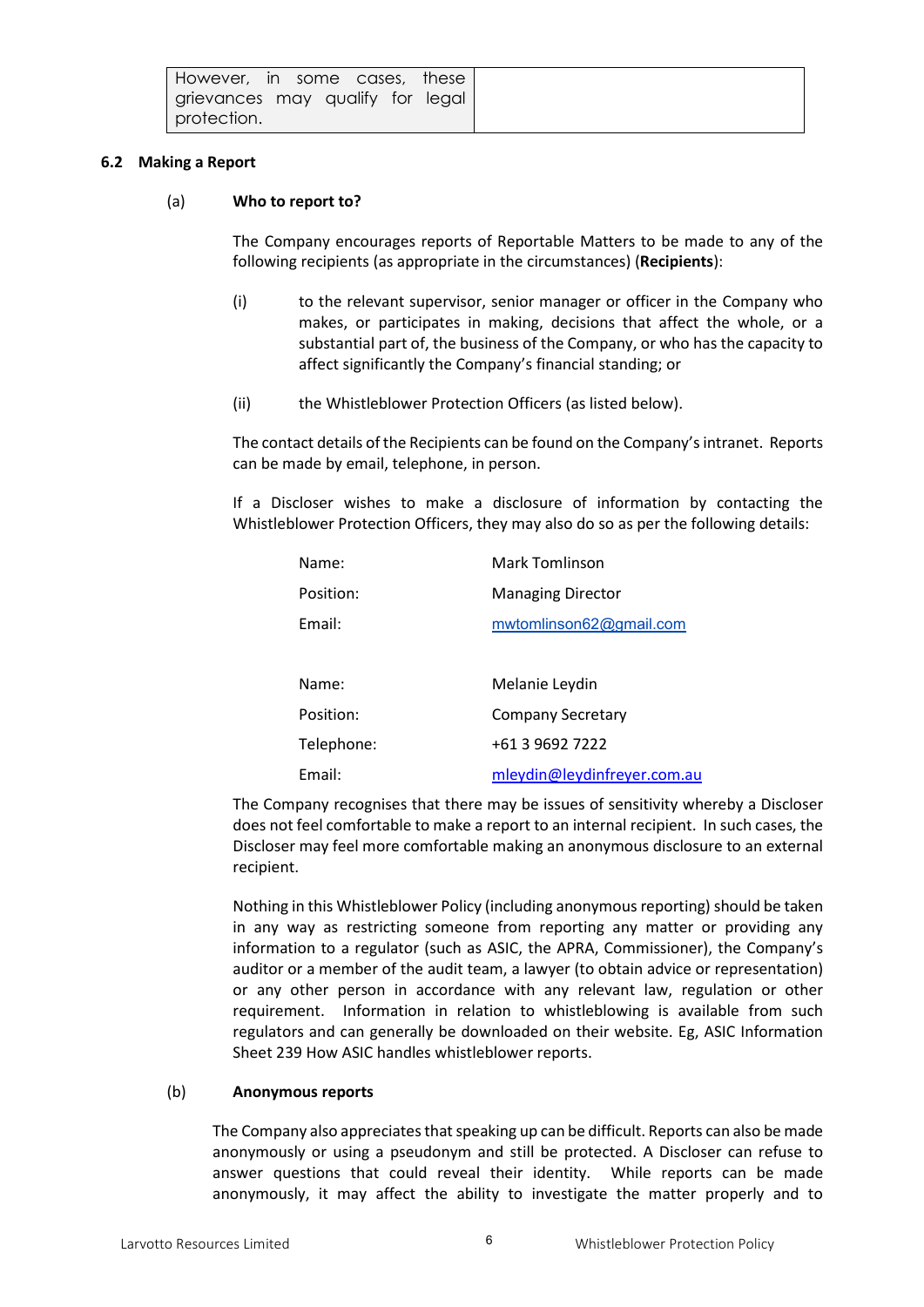communicate with the Discloser about the report. Anonymous Disclosers should therefore attempt to maintain two-way communication as far as possible.

Anonymous reports can be made by sending an anonymous email using a temporary or disposable email address available from the internet.

#### (c) **Information to include in the report**

As much information should be included in the report as possible including details of the Reportable Matter, people involved, dates, locations and whether more evidence may exist.

Disclosers will be expected to have reasonable grounds to believe the information being disclosed is true (which will be based on the objective reasonableness of the reasons for the Discloser's suspicions) but the Discloser will not be penalised and may still qualify for protection if the information turns out to be incorrect should they have such reasonable grounds. However, any deliberate false reporting will not qualify for protection under this Whistleblower Policy and will be treated as a serious matter and may be subject to disciplinary action.

#### (d) **Questions**

Personnel who are unsure about how this Whistleblower Policy works, what is covered by the Whistleblower Policy or how a disclosure may be handled are encouraged to speak with the Company Secretary in the first instance.

#### **6.3 Investigating a Report**

#### (a) **Who will investigate?**

An appropriate investigator (or investigators) may be appointed to investigate any reports made under this Whistleblower Policy. An investigator will be independent of the Discloser and individuals who are the subject of the disclosure and the department or business unit involved. Possible investigators include:

- (i) a relevant supervisor, senior manager or officer in the Company who makes, or participates in making, decisions that affect the whole, or a substantial part of, the business of the Company, or who has the capacity to affect significantly the Company's financial standing;
- (ii) the Company Secretary; or
- (iii) an independent adviser.

Where a Reportable Matter relates to the managing director, Chief Executive Officer, or a director of the Company, the matter will be referred directly to the Company's General Counsel or other appropriate person.

The Board has currently appointed the Chair of the Board and/or the Company Secretary as the Company's Whistleblower Investigating Officers.

#### (b) **How will the investigation be conducted?**

Any matters reported under this Whistleblower Policy will be considered and a determination will be made as to whether the disclosure falls within the scope of this Whistleblower Policy. If so, the matter will be investigated as soon as practicable after the matter has been reported. The investigation process will be conducted in a thorough,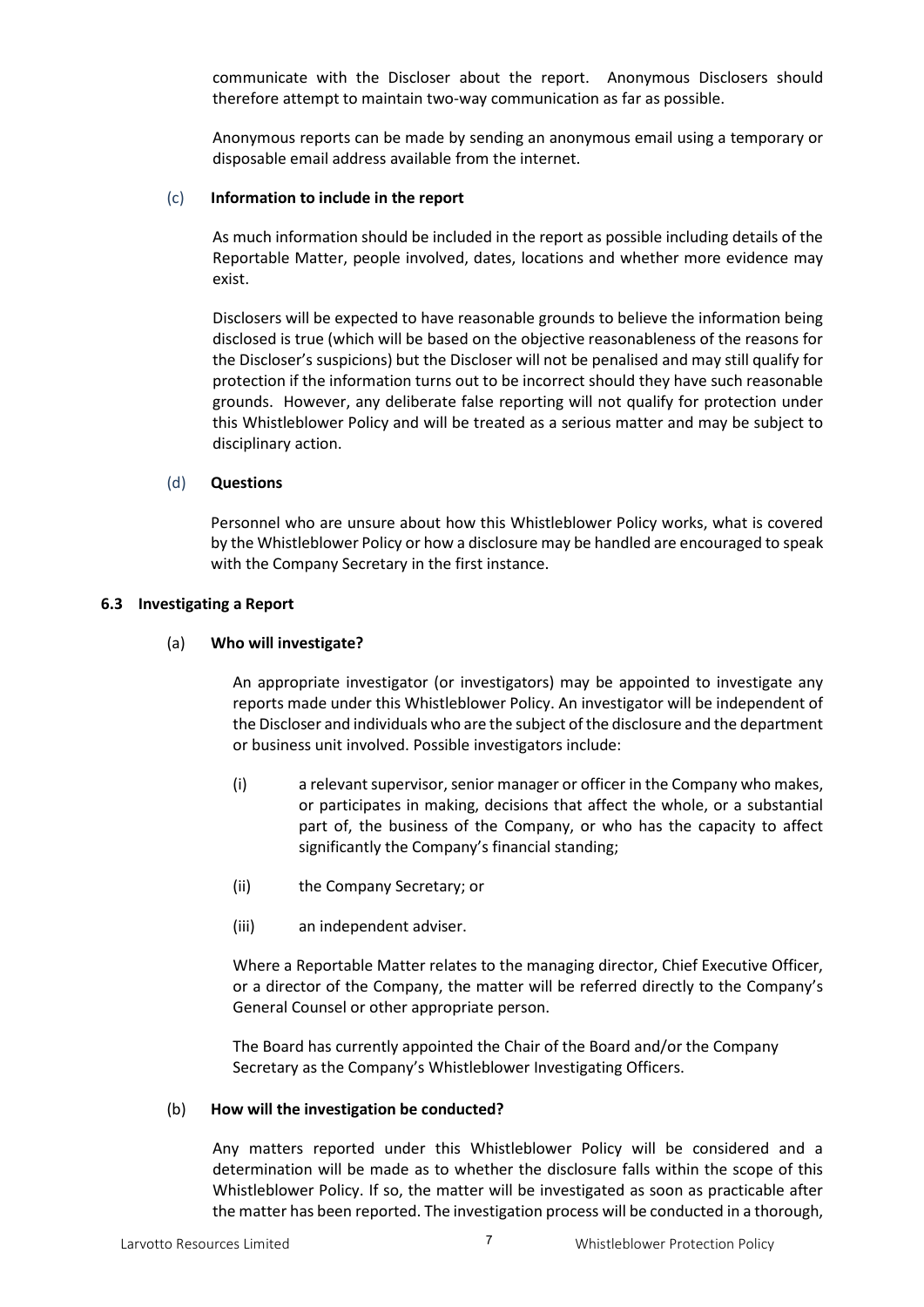fair, objective and independent manner (while preserving confidentiality) and will depend on the precise nature of the conduct being investigated. Due care and appropriate speed will be taken and reported information will be verified and relevant personnel interviewed as part of the investigative process. The Company may seek independent advice as necessary.

The Discloser may be asked for further information, will be given regular and appropriate updates in the circumstances and will be advised of any outcomes from the investigation (subject to considerations of privacy and confidentiality). Any updates or outcomes will be advised by reasonable means.

Anonymous reports will be investigated based on the information provided and may be limited if the Discloser has refused or omitted to provide contact details.

At the end of the investigation, the relevant investigating officer will report their findings to the Chair of the Board / or the Company Secretary who will determine the appropriate response. This may include rectifying any unacceptable conduct and taking any action required to prevent future occurrences of the same or similar conduct as well as disciplinary action if necessary. The identity of the Discloser will be redacted from any written investigation reports unless they have consented to disclosure of their identity.

The Discloser may lodge a complaint with a regulator if they are not happy with an outcome of the investigation or if they consider that this Whistleblower Policy has not been adhered to adequately.

#### **6.4 Support and Protections**

#### (a) **Identity Protection (Confidentiality) for Disclosers**

The identity of and information likely to lead to the identification of a Discloser will be kept confidential, however a disclosure can be made:

- (i) if the Discloser consents;
- (ii) to ASIC, APRA, the Commissioner or a member of the AFP;
- (iii) to a lawyer for the purpose of obtaining legal advice or representation; or
- (iv) if the disclosure is allowed or required by law.

During the course of an investigation, the Company will take reasonable steps to reduce the risk of disclosing information that could identify the Discloser (including redacting all personal information or references to the Discloser, restricting the number of people involved in handling and investigating the disclosure and ensuring secure and confidential email communication in relation to the investigation). Note however, that in practice, people may be able to guess the Discloser's identity if the Discloser has mentioned their intention to make a disclosure; the Discloser is one of a very small number of people with access to the information; or the disclosure relates to information that a Discloser has previously been told privately and in confidence.

Unauthorised disclosure of:

- (i) the identity of a Discloser who has made a report of a Reportable Matter; or
- (ii) information from which the identity of the Discloser could be inferred,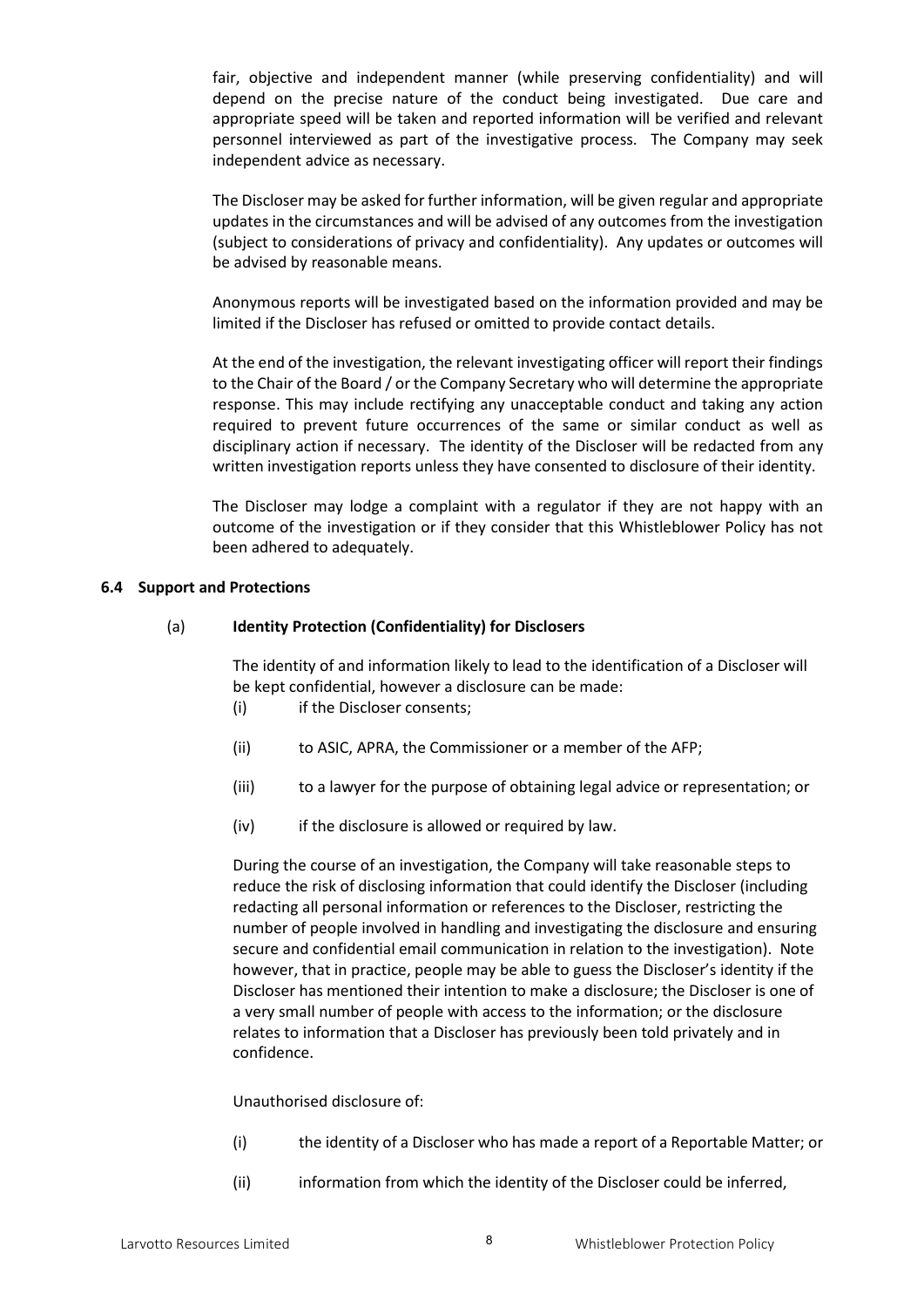may be an offence under Australian law, will be regarded as a disciplinary matter and will be dealt with in accordance with the Company's disciplinary procedures. A Discloser may lodge a complaint about a breach of confidentiality with the Company or a regulator.

#### (b) **Protection from detriment for Disclosers**

A Discloser who makes a report under this Whistleblower Policy shall not suffer detriment (either actual or threatened). Examples of actual or threatened detriment include:

- (i) harassment, intimidation, victimisation, bias or discrimination;
- (ii) dismissal of an employee or varying an employee's position or duties;
- (iii) causing physical or psychological harm or injury; or
- (iv) damage to a person's property, reputation, business or financial position or any other damage.

Certain actions will not constitute detrimental conduct such as:

- (i) administrative action that is reasonable for the purpose of protecting a Discloser from detriment (eg moving a Discloser who has made a disclosure about their immediate work area to another area to prevent them from detriment); and
- (ii) managing a Discloser's unsatisfactory work performance, if the action is in line with the Company's performance management framework.

The Company will take all steps to protect Disclosers from any form of detrimental treatment and may ensure that a risk assessment is carried out to determine the risk of detriment.

Anyone who retaliates against someone who has reported a possible violation may be subject to discipline by the Company or penalties under the Corporations Act, Taxation Act or other Australian law.

Anyone who is subjected to detriment as a result of making a report under this Whistleblower Policy should report it in accordance with clause [6.2.](#page-5-1)

A Discloser (or any other employee or person) can seek compensation or other remedies through the courts if:

- (i) they suffer loss, damage or injury because of a disclosure; and
- (ii) the Company failed to prevent a person from causing the detriment.

A Discloser may seek independent legal advice or contact a regulatory body if they believe they have suffered detriment.

#### (c) **Other protections available to Disclosers**

Additional protections will be offered by the Company depending on the Reportable Matter and the people involved. Protections may include but are not limited to: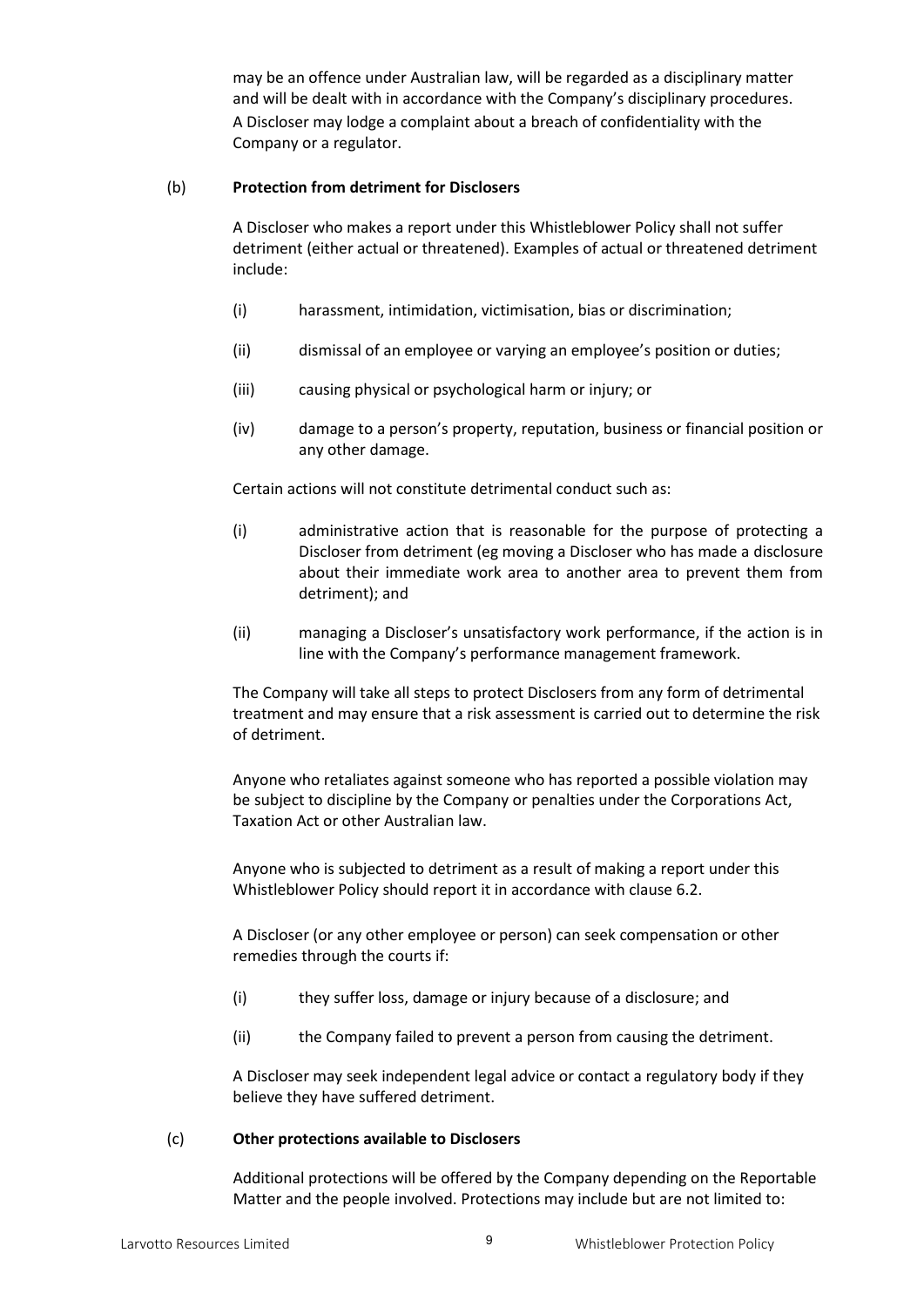- (i) monitoring and managing behaviour of other employees;
- (ii) offering support services (including counselling or other professional or legal services);
- (iii) implementing strategies to help minimise and manage stress; time or performance impacts; or other challenges resulting from the disclosure or the investigation;
- (iv) where practicable, relocating employees to a different group or office or to another role or making modifications to the employee's workplace or the way they perform their duties;
- (v) offering a leave of absence or flexible workplace arrangements during the course of an investigation; or
- (vi) rectifying any detriment suffered.

Whilst the Company will endeavour to support all Disclosers, it will not be able to provide the same sort of practical support to each Discloser. Therefore, the processes in this Whistleblower Policy will be adapted and applied to the extent reasonably possible.

### (d) **Fair treatment of those mentioned in a disclosure**

The Company will ensure fair treatment of officers and employees of the Company who are mentioned in any disclosure, and to whom any disclosures relate. The disclosure will be handled confidentially and will be assessed and may be subject to investigation. If an investigation is required, it will be conducted in an objective, fair and independent manner. Such employees will be advised of the subject matter of the disclosure at the appropriate time and as required by law and will be advised of the outcome of the investigation. An employee who is the subject of a disclosure may contact the Company's support services.

#### (e) **Files and Records**

The Company will ensure that any records relating to any reports made under this Whistleblower Policy are stored securely and only accessed by authorised personnel directly involved in managing and investigating the report. All those involved in handling and investigating reports will be reminded about confidentiality requirements including that an unauthorised disclosure of a Discloser's identity may be a criminal offence.

# (f) **Special legal protections under the Corporations Act and the Taxation Act**

Whilst this Whistleblower Policy deals with internal disclosures of information, additional legal protections are available for certain Disclosers under the Corporations Act and the Taxation Act provided the disclosure is about a "disclosable matter" or "tax affair" as defined under such legislation and certain conditions are met. Disclosures that are not about "disclosable matters" or "tax affairs" will not qualify for protection under the Corporations Act or Taxation Act. For more information, see the information available on the ASIC website and the ATO website.